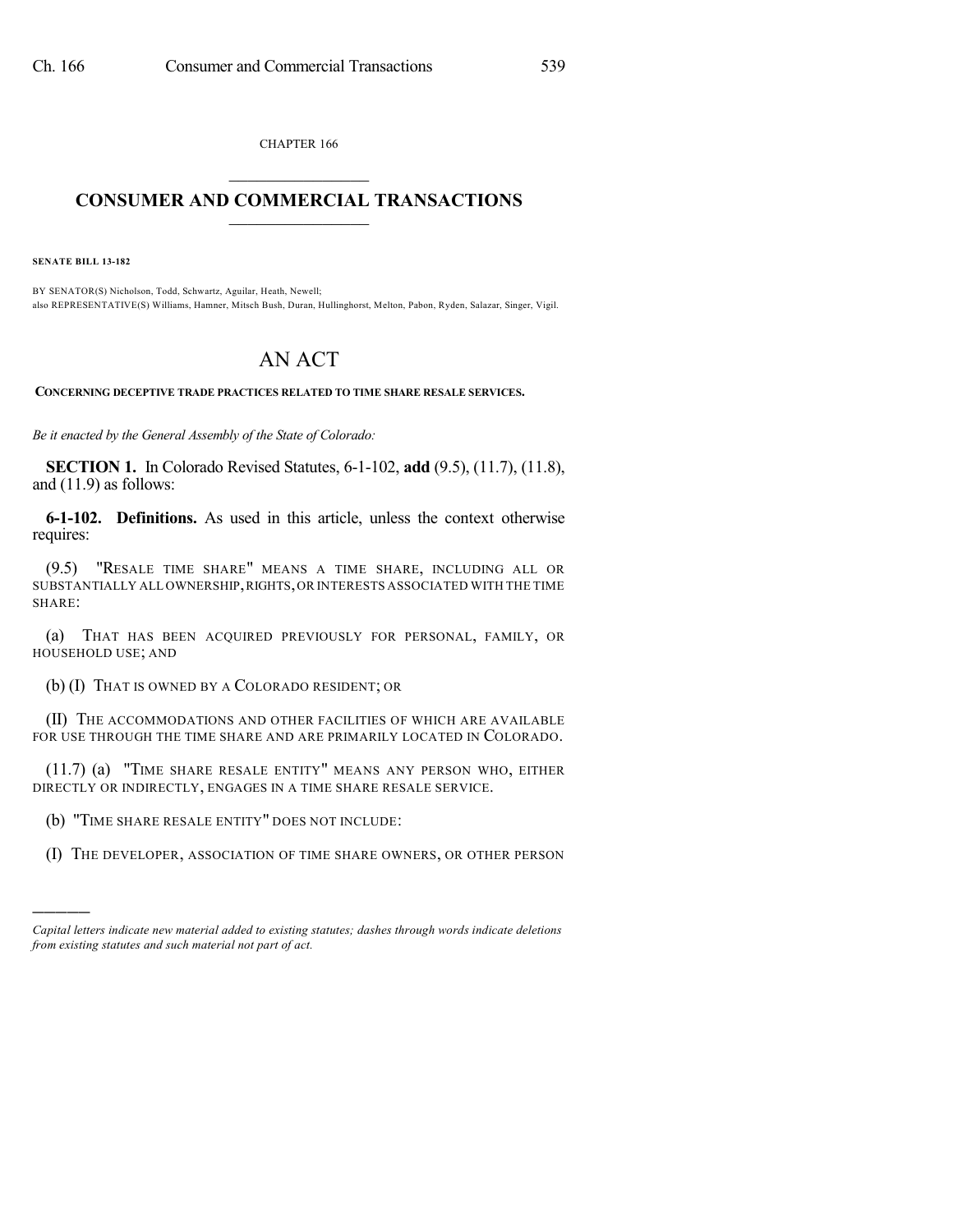RESPONSIBLE FOR MANAGING OR OPERATING THE PLAN OR ARRANGEMENT BY WHICH THE RIGHTS OR INTERESTS ASSOCIATED WITH A RESALE TIME SHARE ARE UTILIZED, BUT ONLY TO THE EXTENT THE RESALE TIME SHARE IS PART OF AN EXISTING PLAN OR ARRANGEMENT MANAGED BY THAT DEVELOPER, ASSOCIATION, OR PERSON;

(II) ATTORNEYS, TITLE AGENTS, TITLE COMPANIES, OR ESCROW COMPANIES PROVIDING CLOSING, SETTLEMENT, OR OTHER TRANSACTION SERVICES AS LONG AS THE SERVICES ARE PROVIDED IN THE NORMAL COURSE OF BUSINESS IN SUPPORTING A CONVEYANCE OF TITLE OR IN ISSUING TITLE INSURANCE PRODUCTS IN A TIME SHARE RESALE TRANSACTION. TO THE EXTENT THE ATTORNEY, TITLE AGENT, TITLE COMPANY,OR ESCROW COMPANY IS ENGAGED IN PROVIDING SERVICES OR PRODUCTS THAT ARE OUTSIDE THE NORMAL COURSE OF BUSINESS IN SUPPORTING A CONVEYANCE OF TITLE OR IN ISSUING TITLE INSURANCE PRODUCTS OR HAS AN AFFILIATED BUSINESS ARRANGEMENT WITH A PARTY TO A TIME SHARE RESALE TRANSACTION, THIS EXEMPTION DOES NOT APPLY; OR

(III) REAL ESTATE BROKERS OPERATING WITHIN THE SCOPE OF ACTIVITIES SPECIFIED IN SECTION 12-61-101 (2), C.R.S., WITH RESPECT TO A TIME SHARE RESALE TRANSACTION AS LONG AS THE REAL ESTATE BROKER DOES NOT COLLECT A FEE IN ADVANCE. TO THE EXTENT A REAL ESTATE BROKER IS ENGAGED IN ACTIVITIES OUTSIDE THE SCOPE OF ACTIVITIES SPECIFIED IN SECTION 12-61-101 (2), C.R.S., COLLECTS AN ADVANCE FEE, OR HAS AN AFFILIATED BUSINESS ARRANGEMENT WITH A PARTY TO A TIME SHARE RESALE TRANSACTION,THIS EXEMPTION DOES NOT APPLY.

(11.8) "TIME SHARE RESALE SERVICE"MEANS ANY OF THE FOLLOWING ACTIVITIES, ENGAGED IN DIRECTLY OR INDIRECTLY AND FOR CONSIDERATION, REGARDLESS OF WHETHER PERFORMED IN PERSON,BY MAIL,BY TELEPHONE,OR BY ANY OTHER MODE OF INTERNET OR ELECTRONIC COMMUNICATION, UNLESS PERFORMED BY A PERSON OR ENTITY THAT, PURSUANT TO PARAGRAPH (b) OF SUBSECTION (11.7) OF THIS SECTION, IS EXEMPTED:

(a) THE SALE, RENTAL, LISTING, OR ADVERTISING OF, OR AN OFFER TO SELL,RENT, LIST, OR ADVERTISE, ANY RESALE TIME SHARE;

(b) THE PURCHASE OR OFFER TO PURCHASE ANY RESALE TIME SHARE;

(c) THE TRANSFER OR OFFER TO ASSIST IN THE TRANSFER OF ANY RESALE TIME SHARE; OR

(d) THE INVALIDATION OR AN OFFER TO INVALIDATE THE PURCHASE OR OWNERSHIP OF ANY RESALE TIME SHARE OR THE PURCHASE OF ANY TIME SHARE RESALE SERVICE.

(11.9) (a) "TIME SHARE RESALE TRANSFER AGREEMENT" MEANS A CONTRACT BETWEEN A TIME SHARE RESALE ENTITY AND THE OWNER OF A RESALE TIME SHARE IN WHICH THE TIME SHARE RESALE ENTITY AGREES TO TRANSFER, OR OFFERS TO ASSIST IN THE TRANSFER OF ALL OR SUBSTANTIALLY ALL OF, THE RIGHTS OR INTERESTS IN A RESALE TIME SHARE ON BEHALF OF THE OWNER OF THE RESALE TIME SHARE.

(b) (I) "TIME SHARE RESALE TRANSFER AGREEMENT" DOES NOT INCLUDE A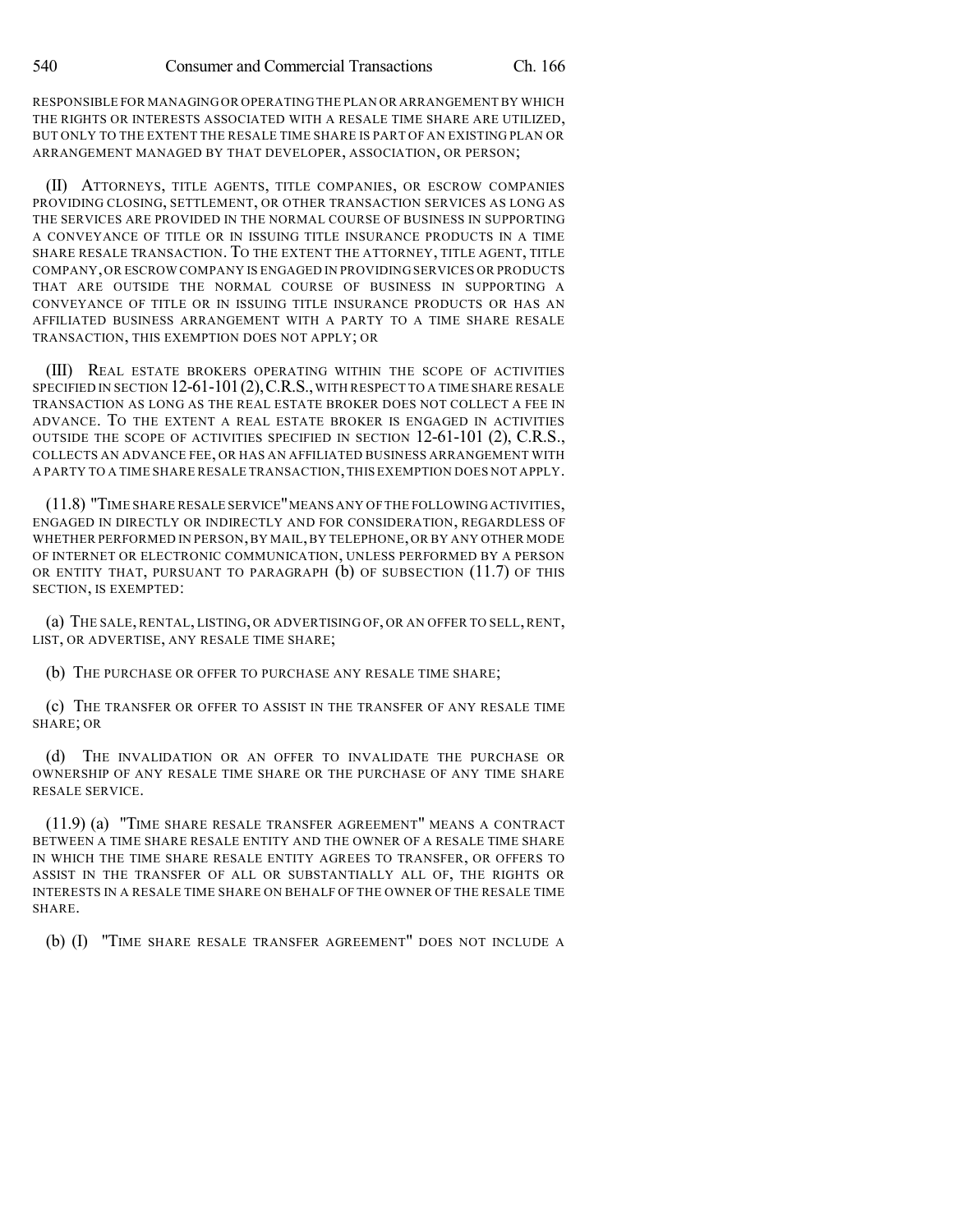Ch. 166 Consumer and Commercial Transactions 541

CONTRACT TO SELL, RENT, LIST, ADVERTISE, PURCHASE, OR TRANSFER A RESALE TIME SHARE IF THE OWNER OF THE RESALE TIME SHARE:

(A) UPON ENTERING THE CONTRACT, REASONABLY EXPECTS TO RECEIVE CONSIDERATION IN EXCHANGE FOR THE RESALE TIME SHARE; AND

(B) UPON THE ACTUAL SALE, RENTAL, OR TRANSFER OF THE TIME SHARE, RECEIVES CONSIDERATION.

(II) FOR PURPOSES OF THIS SUBSECTION (11.9), A TRANSFER OF THE RESALE TIME SHARE DOES NOT, BY ITSELF, CONSTITUTE CONSIDERATION.

**SECTION 2.** In Colorado Revised Statutes, **amend** 6-1-703 as follows:

**6-1-703. Time shares and resale time shares - deceptive trade practices.** (1) A person engages in a deceptive trade practice when, in the course of such THE person's business, vocation, or occupation, such THE person engages in one or more of the following activities in connection with the advertisement or sale of a time share OR THE PROVISION OF A TIME SHARE RESALE SERVICE:

(a) Misrepresents:

(I) The investment, resale, or rental value of any time share;

(II) The conditions under which a purchaser may exchange the right to use accommodations or facilities in one location for the right to use accommodations or facilities in another location; or

(III) The period oftime duringwhich the accommodations orfacilities contracted for will be available to the purchaser;

(b) Fails to allow any purchaser  $of a time share a right to rescind the sale of  $A$$ TIME SHARE OR A TIME SHARE RESALE SERVICE within five calendar days after the sale;

(c) (I) Fails to provide conspicuous notice on the contract of the right of a purchaser of a time share OR TIME SHARE RESALE SERVICE to rescind the sale IN WRITING either by telegram ELECTRONIC MEANS, mail, or hand delivery.

(II) For purposes of this section, notice of rescission is considered given:

(A) If by mail, when postmarked;

(B) If by telegram ELECTRONIC MAIL OR OTHER ELECTRONIC MEANS, when filed for telegraphic transmission SENT; or

(C) If by hand delivery, when delivered to the seller's place of business.

(d) Fails to refund any down payment or deposit made pursuant to a time share contract OR CONTRACT FOR TIME SHARE RESALE SERVICE within seven days afterthe seller OR TIME SHARE RESALE ENTITY receives the purchaser's written notice of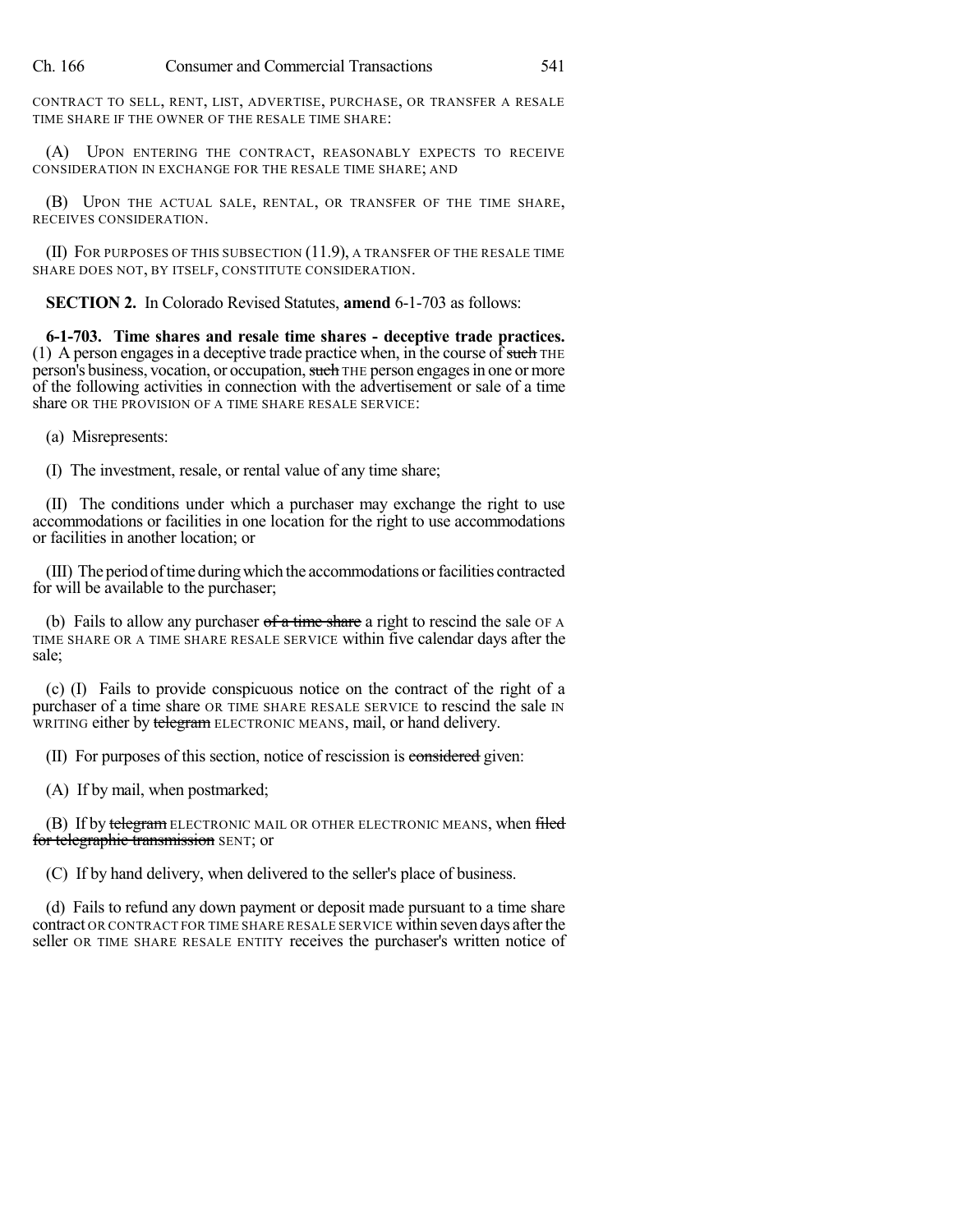rescission; EXCEPT THAT, IF THE PURCHASER'S CHECK HAS NOT CLEARED AT THE TIME NOTICE OF RESCISSION IS RECEIVED,THE PERSON HAS SEVEN ADDITIONAL DAYS AFTER RECEIPT OF FUNDS FROM THE PURCHASER'S CLEARED CHECK TO REFUND THE DOWN PAYMENT OR DEPOSIT;

(e) WITH RESPECT TO THE SALE OR SOLICITATION OF ANY TIME SHARE RESALE SERVICE, MAKES FALSE OR MISLEADING STATEMENTS, INCLUDING STATEMENTS CONCERNING:

(I) THE EXISTENCE OF OFFERS TO BUY OR RENT THE RESALE TIME SHARE;

(II) THE LIKELIHOOD OF, OR THE TIME NECESSARY TO COMPLETE, ANY SALE, RENTAL, TRANSFER, OR INVALIDATION;

(III) THE VALUE OF THE RESALE TIME SHARE;

(IV) THE CURRENT OR FUTURE COSTS OF OWNING THE RESALE TIME SHARE, INCLUDING ASSESSMENTS, MAINTENANCE FEES, OR TAXES;

(V) HOW AMOUNTS PAID BY THE PURCHASER OF THE TIME SHARE RESALE SERVICE WILL BE UTILIZED;

(VI) THE METHOD OR SOURCE FROM WHICH THE NAME, ADDRESS, TELEPHONE NUMBER, OR OTHER CONTACT INFORMATION OF THE OWNER OF THE RESALE TIME SHARE WAS OBTAINED;

(VII) THE IDENTITY OF THE TIME SHARE RESALE ENTITY OR THAT ENTITY'S AFFILIATES; OR

(VIII) THE TERMS AND CONDITIONS UPON WHICH THE TIME SHARE RESALE SERVICE IS OFFERED;

(f) ENGAGES IN ANY TIME SHARE RESALE SERVICE WITHOUT FIRST OBTAINING A WRITTEN CONTRACT TO PROVIDE THE SERVICE, WHICH CONTRACT IS SIGNED BY THE PURCHASER OF THE TIME SHARE RESALE SERVICE AND COMPLIES WITH THE REQUIREMENTS OF THIS SECTION. FOR PURPOSES OF PARAGRAPH (c) OF THIS SUBSECTION (1), THE REQUIRED NOTICE OF RESCISSION RIGHTS APPLICABLE TO A CONTRACT FOR A TIME SHARE RESALE SERVICE IS CONSPICUOUS IF PRINTED IN AT LEAST FOURTEEN-POINT,BOLD-FACED TYPE IMMEDIATELY PRECEDING THE SPACE IN THE CONTRACT PROVIDED FOR THE PURCHASER'S SIGNATURE. IN ADDITION TO ANY OTHER REMEDY PROVIDED IN THIS ARTICLE, A TIME SHARE RESALE SERVICE CONTRACT THAT DOES NOT SATISFY THE REQUIREMENTS OF THIS SECTION IS VOIDABLE AT THE OPTION OF THE PURCHASER FOR UP TO ONE YEAR AFTER THE DATE THE PURCHASER EXECUTES THE CONTRACT.

(g) WITH RESPECT TO TIME SHARE RESALE TRANSFER AGREEMENTS, FAILS TO COMPLY WITH ANY PROVISION OF, OR OTHERWISE MAKES FALSE OR MISLEADING STATEMENTS IN CONNECTION WITH, ANY DISCLOSURE OR OTHER ACT REQUIRED TO BE MADE OR OBSERVED UNDER SECTION 6-1-703.5.

(2) THE UNLAWFUL PRACTICES LISTED IN THIS SECTION ARE IN ADDITION TO, AND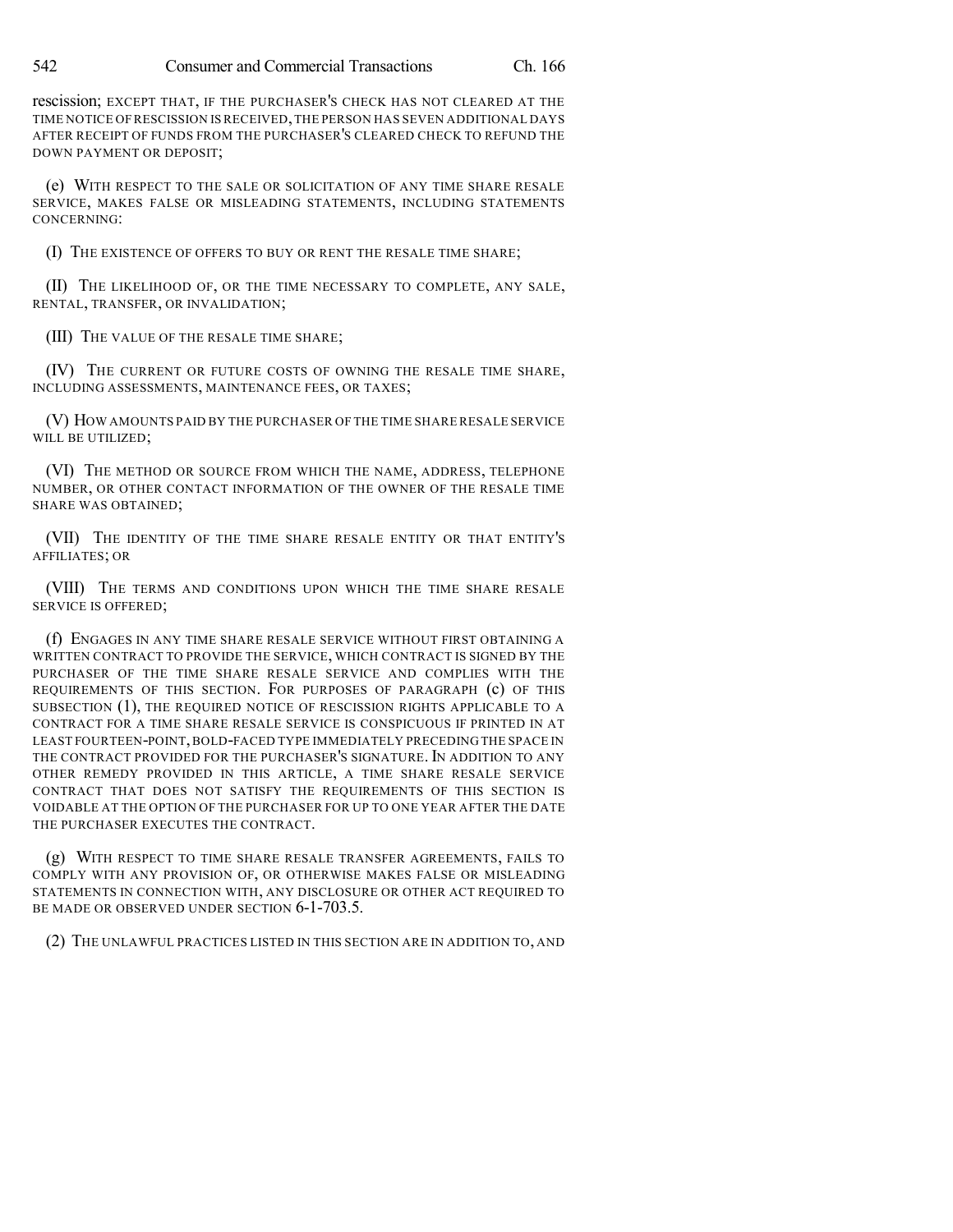Ch. 166 Consumer and Commercial Transactions 543

SECTION 6-1-105.

DO NOT LIMIT, THE TYPES OF DECEPTIVE TRADE PRACTICES ACTIONABLE UNDER

(3) NO PERSON SHALL KNOWINGLY CIRCUMVENT THE REQUIREMENTS OF THIS SECTION OR SECTION 6-1-703.5.

(4) (a) A PERSON WHO, AS DIRECTOR, OFFICER, OR AGENT OF A TIME SHARE RESALE ENTITY OR AS AGENT OF A PERSON WHO VIOLATES THIS ARTICLE, ASSISTS OR AIDS, DIRECTLY OR INDIRECTLY, IN A VIOLATION OF THIS ARTICLE IS RESPONSIBLE EQUALLY WITH THE PERSON FOR WHICH THE PERSON ACTS.

(b) IN THE PROSECUTION OF A PERSON AS OFFICER, DIRECTOR, OR AGENT, IT IS SUFFICIENT TO ALLEGE AND PROVE THE UNLAWFUL INTENT OF THE PERSON OR ENTITY FOR WHICH THE PERSON ACTS.

**SECTION 3.** In Colorado Revised Statutes, **add** 6-1-703.5 as follows:

**6-1-703.5. Time share resale transferagreements-deceptive tradepractices.** (1) ATIME SHARE RESALE ENTITY ENGAGES IN A DECEPTIVE TRADE PRACTICE WHEN THE ENTITY FAILS TO INCLUDE IN A TIME SHARE RESALE TRANSFER AGREEMENT THE FOLLOWING INFORMATION:

(a) THE NAME,TELEPHONE NUMBER, AND PHYSICAL ADDRESS OF THE TIME SHARE RESALE ENTITY AND THE NAME AND ADDRESS OF ANY AGENT OR THIRD-PARTY SERVICE PROVIDER WHO WILL PERFORM ANY OF THE TIME SHARE RESALE SERVICES FOR THAT TIME SHARE RESALE ENTITY;

(b) ADESCRIPTION OF THE APPLICABLE RESALE TIME SHARE LEGALLY SUFFICIENT FOR RECORDING OR OTHER LEGAL TRANSFER;

(c) A DESCRIPTION OF THE METHOD OR DOCUMENTATION BY WHICH THE TRANSFER OF THE RESALE TIME SHARE WILL BE COMPLETED, INCLUDING WHETHER:

(I) THE OWNER OF THE RESALE TIME SHARE WILL RETAIN ANY INTEREST IN THE RESALE TIME SHARE FOLLOWING THE TRANSFER; AND

(II) THE OWNER OF THE RESALE TIME SHARE MUST GRANT A POWER OF ATTORNEY OR OTHERWISE DELEGATE ANY AUTHORITY NECESSARY TO COMPLETE THE TRANSFER OF THE RESALE TIME SHARE AND THE SCOPE OF THE AUTHORITY DELEGATED BY THE OWNER OF THE RESALE TIME SHARE;

(d) IF THE OWNER OF THE RESALE TIME SHARE WILL RETAIN ANY INTEREST IN THE RESALE TIME SHARE, A DESCRIPTION OF THE INTERESTS RETAINED BY THE OWNER OF THE RESALE TIME SHARE;

(e) A LISTING OF ANY FEES, COSTS, OR OTHER CONSIDERATION THAT THE OWNER OF THE RESALE TIME SHARE MUST PAY OR REIMBURSE FOR PERFORMANCE OF THE TIME SHARE RESALE SERVICE;

(f) A STATEMENT THAT NEITHER THE TIME SHARE RESALE ENTITY NOR ANY AFFILIATE OR AGENT OF THE ENTITY SHALL COLLECT FROM THE OWNER OF THE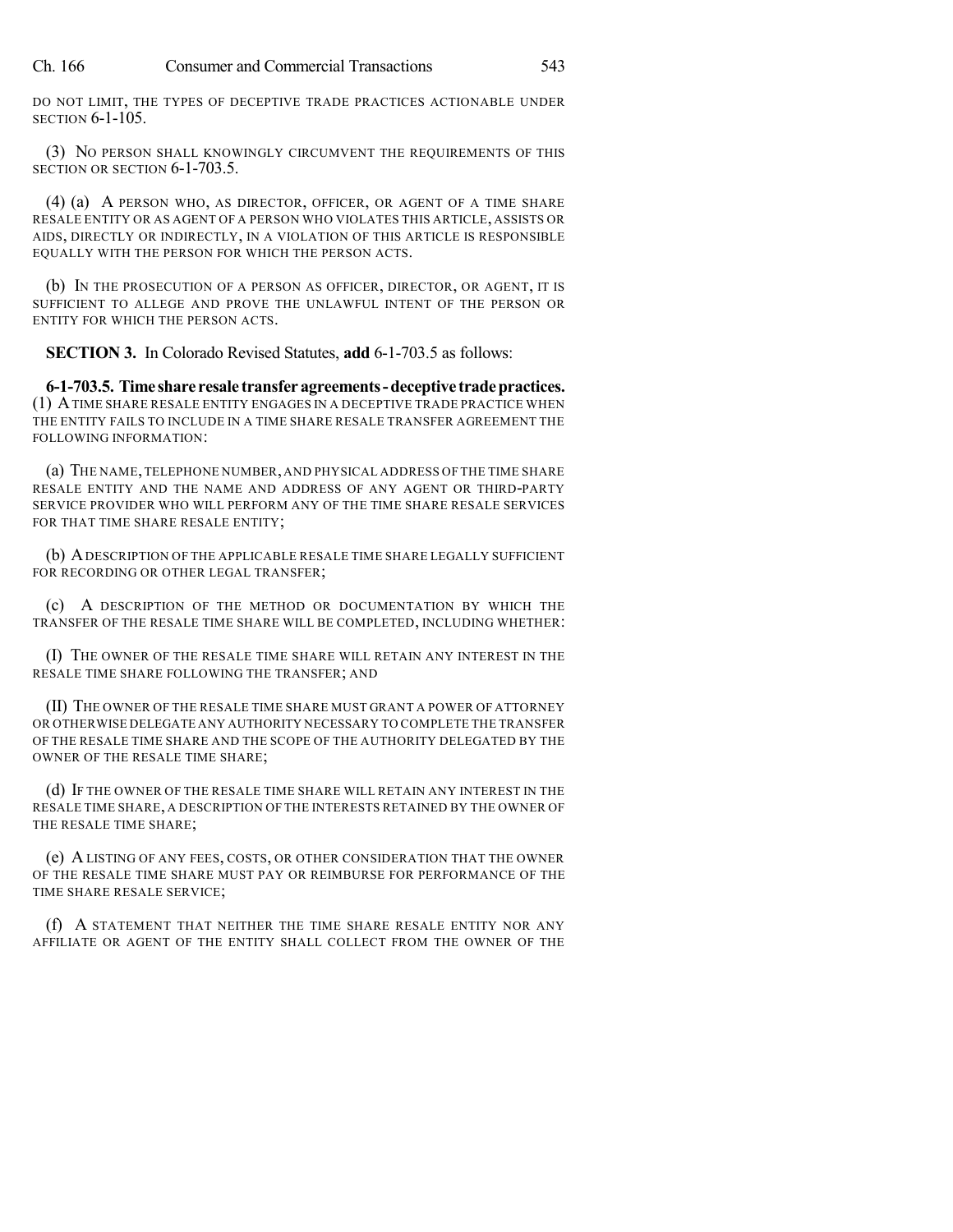RESALE TIME SHARE ANY FEES, COSTS, OR OTHER CONSIDERATION UNTIL THE TIME SHARE RESALE ENTITY:

(I) PROVIDES THE OWNER OF THE RESALE TIME SHARE A COPY OF THE RECORDABLE DEED OR OTHER EQUIVALENT WRITTEN EVIDENCE CLEARLY DEMONSTRATING THAT THE RESALE TIME SHARE HAS BEEN TRANSFERRED TO A SUBSEQUENT TRANSFEREE IN ACCORDANCE WITH THE TIME SHARE RESALE TRANSFER AGREEMENT AND APPLICABLE LAW; AND

(II) SATISFIES ALL OTHER REQUIREMENTS OF THIS SECTION;

(g) THE DATE BY WHICH ALL ACTS SUFFICIENT TO TRANSFER THE RESALE TIME SHARE IN ACCORDANCE WITH THE TIME SHARE RESALE TRANSFER AGREEMENT ARE ESTIMATED TO BE COMPLETED. THE TIME SHARE RESALE ENTITY SHALL USE COMMERCIALLY REASONABLE GOOD FAITH EFFORTS TO COMPLETE THE TRANSFER OF THE SUBJECT TIME SHARE WITHIN THE ESTIMATED PERIOD. COMMERCIALLY REASONABLE GOOD FAITH EFFORTS INCLUDE MAKING A REQUEST TO THE ASSOCIATION OF TIME SHARE OWNERS PURSUANT TO SECTION 38-33.3-316 (8), C.R.S., FOR A WRITTEN STATEMENT DETAILING UNPAID ASSESSMENTS LEVIED AGAINST THE TIME SHARE.

(h) A STATEMENT AS TO WHETHER ANY PERSON, INCLUDING THE OWNER OF THE RESALE TIME SHARE,MAY OCCUPY,RENT,EXCHANGE,OR OTHERWISE EXERCISE ANY FORM OF USE OF THE RESALE TIME SHARE DURING THE TERM OF THE TIME SHARE RESALE TRANSFER AGREEMENT;

(i) THE NAME OF ANY PERSON, OTHER THAN THE OWNER OF THE RESALE TIME SHARE, WHO WILL RECEIVE ANY RENTS, PROFITS, OR OTHER CONSIDERATION OR THING OF VALUE, IF ANY, GENERATED FROM THE TRANSFER OF THE APPLICABLE RESALE TIME SHARE OR THE USE OF THE APPLICABLE RESALE TIME SHARE DURING THE TERM OF THE TIME SHARE RESALE TRANSFER AGREEMENT;

(j) THE FOLLOWING STATEMENT CLEARLY AND CONSPICUOUSLY AND IN SUBSTANTIALLY THE FOLLOWING FORM:

WE [NAME OF TIME SHARE RESALE ENTITY] WILL USE COMMERCIALLY REASONABLE GOOD FAITH EFFORTS TO TRANSFER OWNERSHIP OF YOUR RESALE TIME SHARE TO ANOTHER PERSON WITHIN THE PERIOD WE ESTIMATE FOR COMPLETING THE TRANSFER.UNTIL THE TRANSFER OF OWNERSHIP IS COMPLETE, YOU, THE RESALE TIME SHARE OWNER, WILL CONTINUE TO BE RESPONSIBLE FOR THE PAYMENT OF ALL COSTS AND FEES ASSOCIATED WITH YOUR RESALE TIME SHARE, INCLUDING, AS APPLICABLE, REGULAR ASSESSMENTS, SPECIAL ASSESSMENTS, AND REAL AND PERSONAL PROPERTY TAXES.

(k) A STATEMENT THAT THE TIME SHARE RESALE ENTITY WILL NOTIFY THE FOLLOWING PERSONS OR ENTITIES, IN WRITING, WHEN OWNERSHIP OF THE RESALE TIME SHARE IS TRANSFERRED, AS APPLICABLE:

(I) THE ASSOCIATION OF TIME SHARE OWNERS OR OTHER PERSONS RESPONSIBLE FOR MANAGING OR OPERATING THE PLAN OR ARRANGEMENT BY WHICH THE RIGHTS OR INTERESTS ASSOCIATED WITH THE APPLICABLE TIME SHARE RESALE ARE UTILIZED;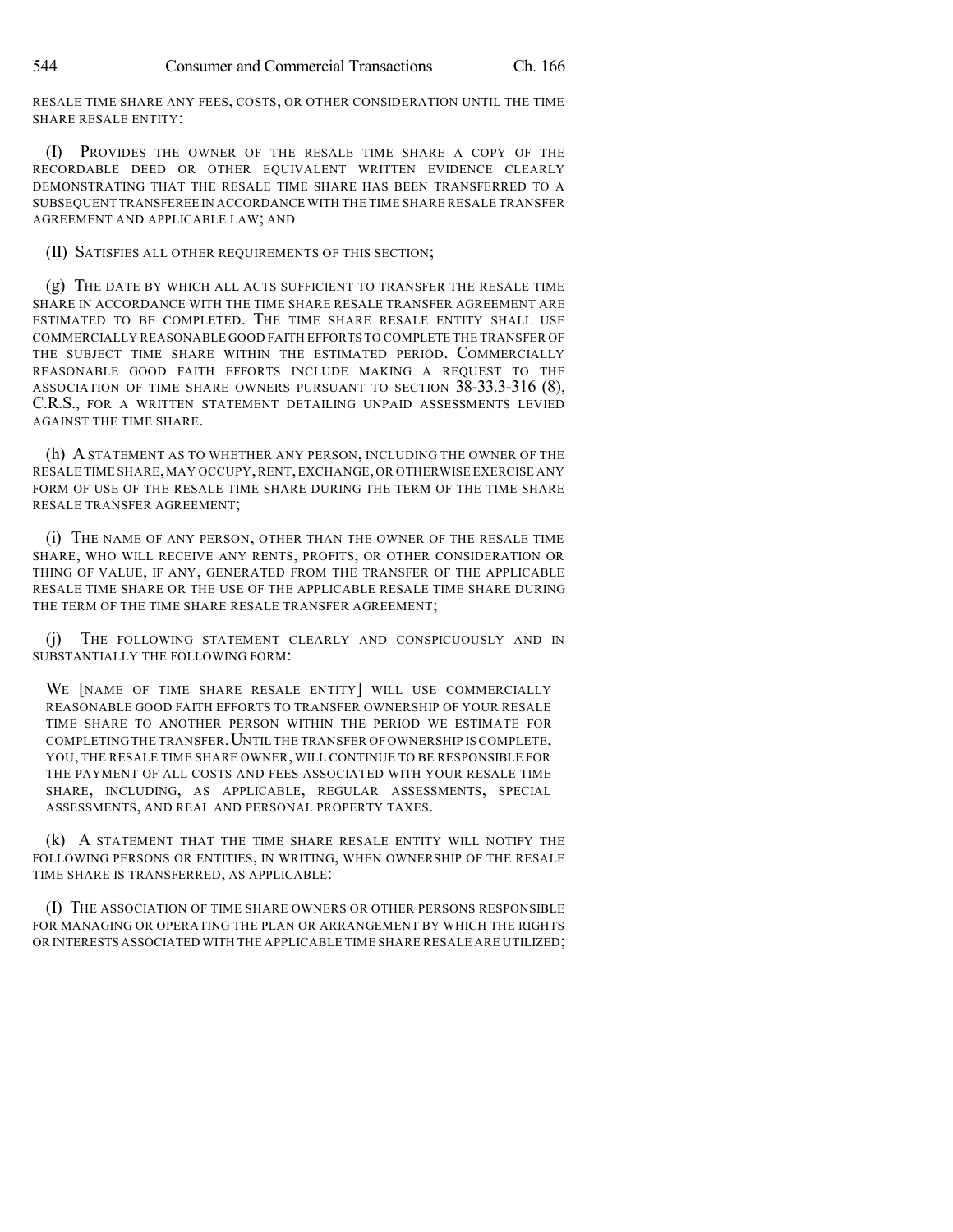AND

(II) THE EXCHANGE COMPANY OPERATING ANY EXCHANGE PROGRAM THAT THE RESALE TIME SHARE WAS PART OF AT THE TIME THE TRANSFER WAS COMPLETED.

(2) IN MAKING THE DISCLOSURES REQUIRED UNDER THIS SECTION, THE TIME SHARE RESALE ENTITY MAY RELY UPON INFORMATION PROVIDED IN WRITING BY THE OWNER OF THE APPLICABLE RESALE TIME SHARE OR THE DEVELOPER, ASSOCIATION OF TIME SHARE OWNERS, OR OTHER PERSON RESPONSIBLE FOR MANAGING OR OPERATING THE PLAN OR ARRANGEMENT BY WHICH THE RIGHTS OR INTERESTS ASSOCIATED WITH THE APPLICABLE RESALE TIME SHARE ARE UTILIZED.

(3) A TIME SHARE RESALE ENTITY SHALL NOT TRANSFER OR OFFER TO ASSIST IN TRANSFERRING A RESALE TIME SHARE, OR RECEIVE CONSIDERATION IN CONNECTION WITH THE TRANSFER OF A RESALE TIME SHARE, IF THE TIME SHARE RESALE ENTITY KNOWS THAT THE TRANSFEREE DOES NOT HAVE THE ABILITY OR THE INTENT TO FULFILL THE OBLIGATIONS OF OWNERSHIP OF THE RESALE TIME SHARE, INCLUDING THE OBLIGATION TO PAY ALL ASSESSMENTS AND TAXES INCURRED IN CONNECTION WITH OWNERSHIP OF THE RESALE TIME SHARE. IF A TIME SHARE RESALE ENTITY TRANSFERS OR OFFERS TO TRANSFER, OR RECEIVES COMPENSATION IN CONNECTION WITH THE TRANSFER OF, A RESALE TIME SHARE TO A PERSON WHO HAS A DEMONSTRATED PATTERN OF NONPAYMENT OF ASSESSMENTS OR TAXES OR THE DEMONSTRATED INABILITY TO MEET PAYMENT OBLIGATIONS, THE ACTIONS OF THE TIME SHARE RESALE ENTITY ARE PRIMA FACIE EVIDENCE OF A VIOLATION OF THIS SUBSECTION  $(3)$ .

(4) ATIME SHARE RESALE ENTITY SHALL SUPERVISE, MANAGE, AND CONTROL ALL ASPECTS OF THE TIME SHARE RESALE TRANSFER AGREEMENT AND THE OFFERING OF THE RESALE TIME SHARE BY ANY AFFILIATE, AGENT,CONTRACTOR, OR EMPLOYEE OF THAT TIME SHARE RESALE ENTITY.AVIOLATION OF THIS SECTION IS A VIOLATION BY THE TIME SHARE RESALE ENTITY AND BY THE PERSON ACTUALLY COMMITTING THE CONDUCT THAT CONSTITUTES THE VIOLATION.

(5) IF A TIME SHARE RESALE ENTITY ENGAGES IN AN ACT THAT IS PROHIBITED BY THIS SECTION, EITHER DIRECTLY OR AS A MEANS TO AVOID OR CIRCUMVENT THE PURPOSE OF THIS SECTION, A PERSON INJURED BY THE ACT MAY BRING A PRIVATE CIVIL ACTION PURSUANT TO SECTION 6-1-113.

**SECTION 4. No appropriation.** The general assembly has determined that this act can be implemented within existing appropriations, and therefore no separate appropriation of state moneys is necessary to carry out the purposes of this act.

**SECTION 5. Act subject to petition - effective date.** This act takes effect at 12:01 a.m. on the day following the expiration of the ninety-day period after final adjournment of the general assembly  $(August 7, 2013, if adjour (111)$ May 8, 2013); except that, if a referendum petition is filed pursuant to section  $1(3)$ of article V of the state constitution against this act or an item, section, or part of this act within such period, then the act, item, section, or part will not take effect